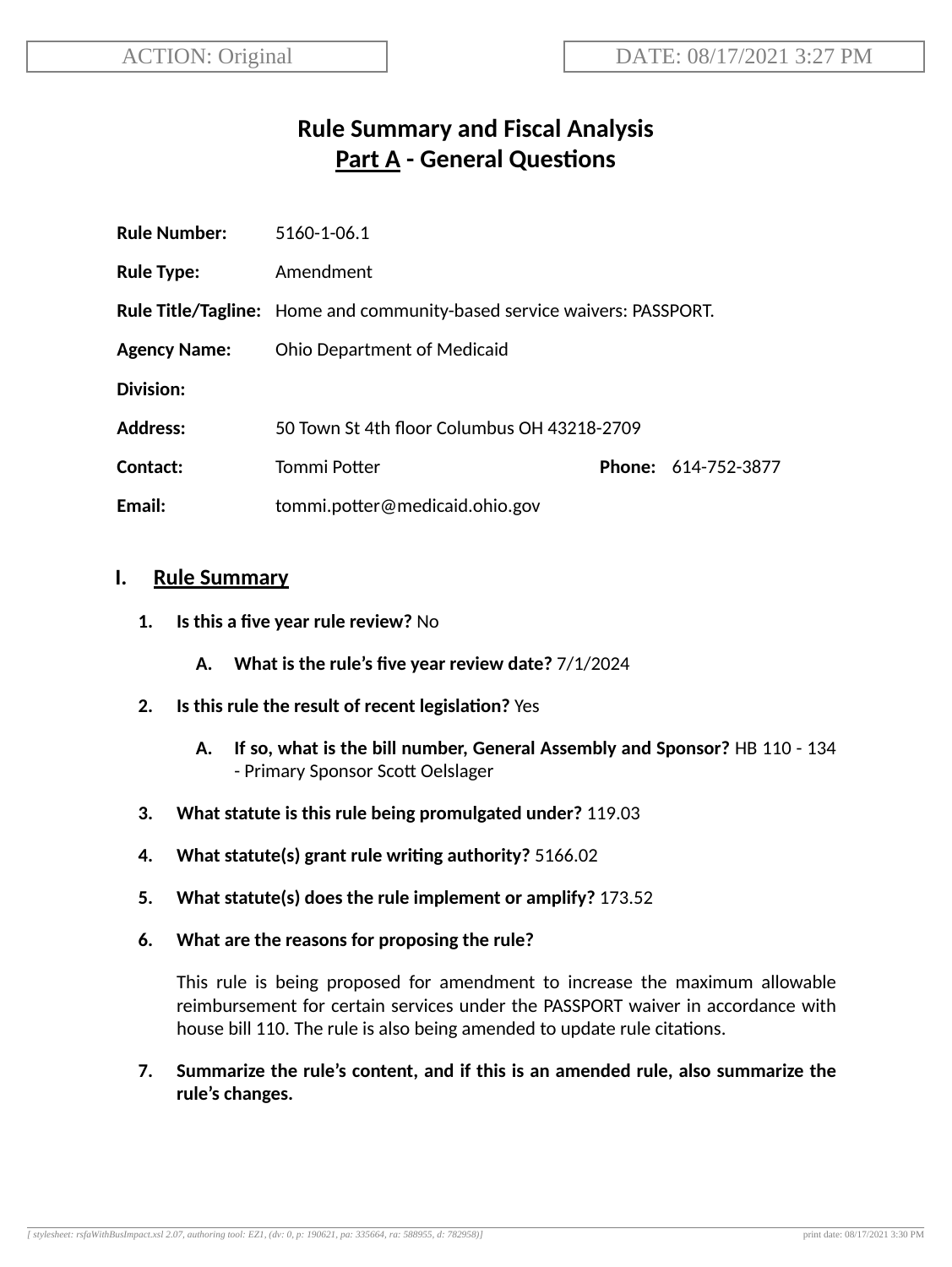This rule sets forth the covered services and the maximum allowable rates for services furnished under the PASSPORT waiver. This rule is being proposed for amendment to increase the maximum allowable reimbursement for waiver nursing, personal care, homemaker, and adult day services set forth in the Appendix A. This rule is also being amended to update rule citations in the Appendix A.

- **8. Does the rule incorporate material by reference?** Yes
- **9. If the rule incorporates material by reference and the agency claims the material is exempt pursuant to R.C. 121.75, please explain the basisfor the exempon and how an individual can find the referenced material.**

This rule incorporates one or more references to another rule or rules of the Ohio Revised Code (ORC). This question is not applicable to any incorporation by reference to another ORC rule because such reference is exempt from compliance with RC 121.71 to 121.74 pursuant to RC 121.75.

This rule incorporates one or more references to another rule or rules of the Ohio Administrative Code (OAC). This question is not applicable to any incorporation by reference to another OAC rule because such reference is exempt from compliance with RC 121.71 to 121.74 pursuant to RC 121.75.

## **10. If revising or re-filing the rule, please indicate the changes made in the revised or refiled version of the rule.**

*Not Applicable*

## **II. Fiscal Analysis**

#### **11. Please esmate the increase / decrease in the agency's revenues or expenditures in the current biennium due to this rule.**

This will increase expenditures.

\$23,585,884

The Ohio Department of Medicaid (ODM) biennial budget incorporates billing maximum rate increases for services provided through the PASSPORT waiver program. Ohio Administrative Code (OAC) rules associated with proposed rate increases reflect a 6.1% increase for waiver nursing, personal care, and homemaker services. Ohio Administrative Code (OAC) rules associated with proposed rate increases reflect a 25% increase for adult day services.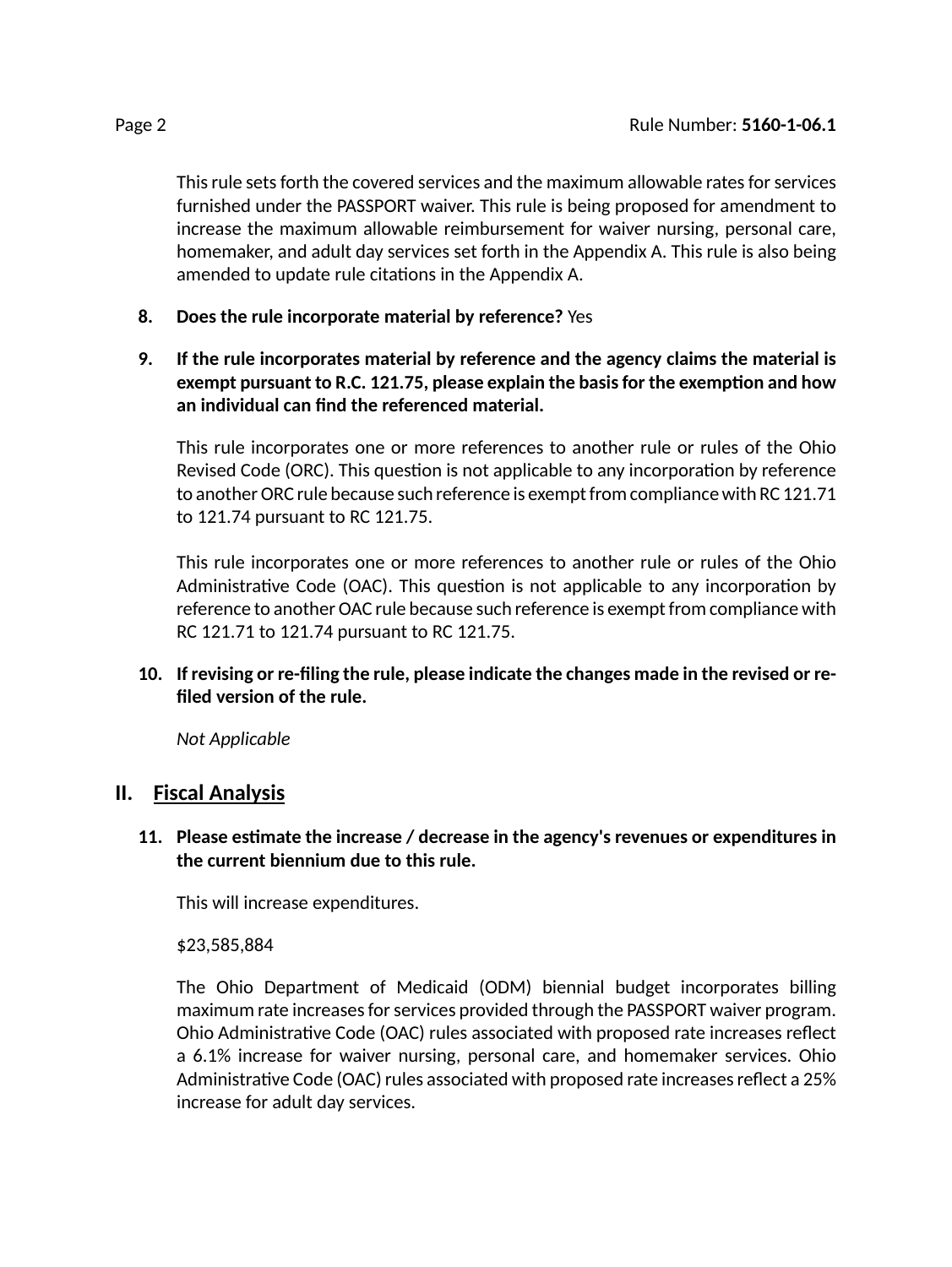Waiver Nursing: The impact of these proposed changes is projected to result in an increase in expenditures of \$40,000 in SFY2022 and SFY2023.

Personal Care: The impact of these proposed changes is projected to result in an increase in expenditures of \$19,500,000 in SFY2022 and SFY2023.

Homemaker: The impact of these proposed changes is projected to result in an increase in expenditures of \$1,000,000 in SFY2022 and SFY2023.

Adult Day: The impact of these proposed changes is projected to result in an increase in expenditures of \$3,045,884 in SFY2022 and SFY2023.

**12. What are the esmated costs of compliance for all persons and/or organizaons directly affected by the rule?**

Not Applicable

- **13. Does the rule increase local government costs? (If yes, you must complete an RSFA Part B).** No
- **14. Doesthe rule regulate environmental protecon? (If yes, you must complete an RSFA Part C).** No
- **15. If the rule imposes a regulaon fee, explain how the fee directly relates to your agency's cost in regulang the individual or business.**

Not Applicable

## **III.** Common Sense Initiative (CSI) Questions

- **16. Was this rule filed with the Common Sense Iniave Office?** No
- **17. Does this rule have an adverse impact on business?** No
	- **A. Does this rule require a license, permit, or any other prior authorizaon to engage in or operate a line of business?** No
	- **B. Does this rule impose a criminal penalty, a civil penalty, or another sancon, or create a cause of acon, for failure to comply with its terms?** No